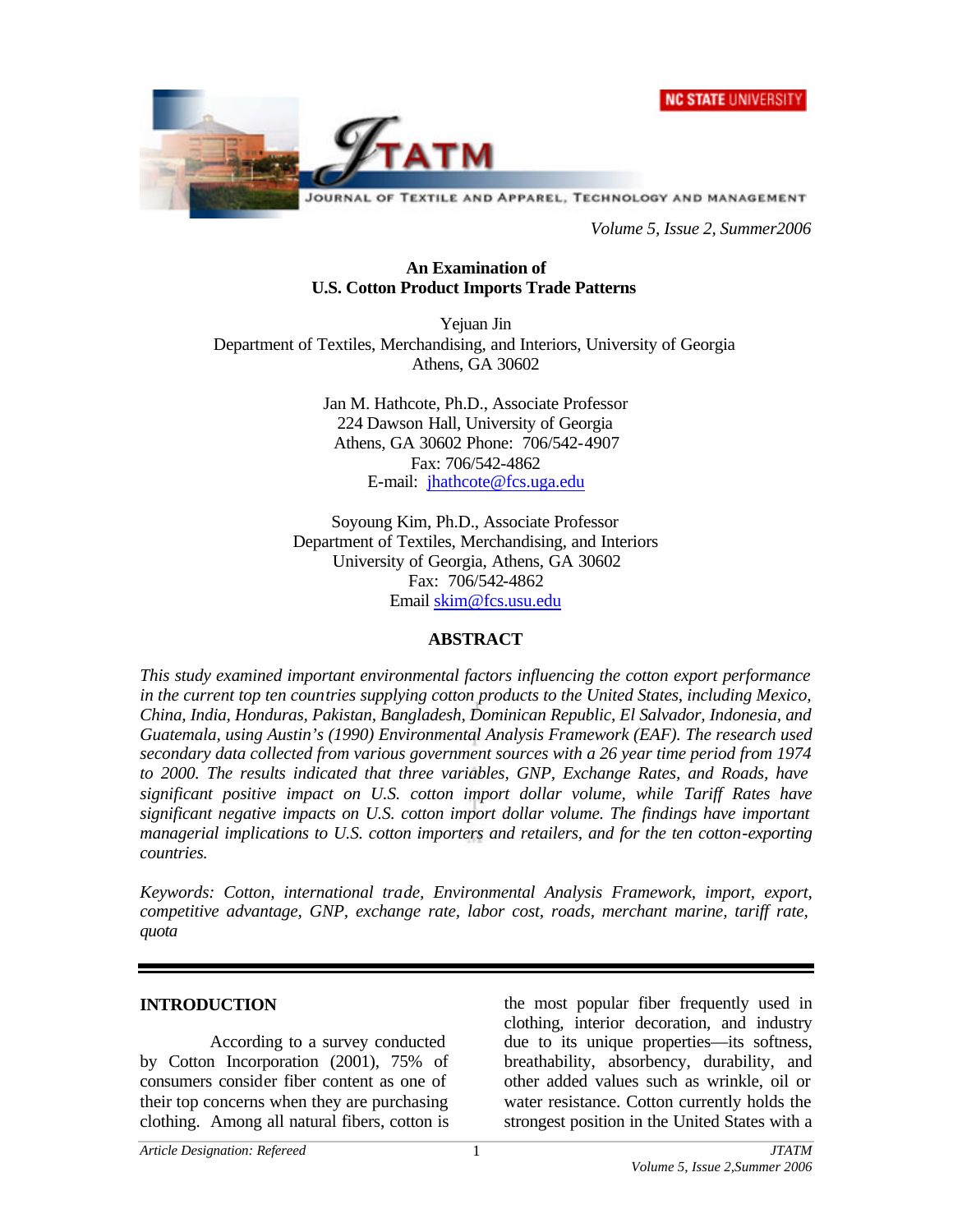market share of 60% (Cotton Inc., 2001). Although the United States is the second largest cotton-fiber producer, most final products made from cotton are imported. In 2000, the United States imported \$36,681 million of cotton products including apparel and non-apparel (Office of Textile and Apparel, 2002). Among all cotton suppliers, the top ten—Mexico, China, India, Honduras, Pakistan, Bangladesh, Dominican Republic, El Salvador, Indonesia, and Guatemala—supply about 58% of total U.S. cotton imports.

In 2001 Mexico, China, and India were the three major shippers who provided, respectively, 13%, 12%, and 5% of total cotton products for the United States. Mexico, a member of NAFTA (The North American Free Trade Agreement), has some unique privileges in that most of its textile products are tariff and quota free. China, the second largest cotton producer in the world, has abundant cheap labor for textile and apparel manufacture. Four Caribbean countries—Honduras, Dominican Republic, El Salvador, and Guatemala—have expanded their exports to the United States at substantial growth rates in recent years due to their proximity to the United States and several multilateral agreements such as the 9807 program and the United-States-Caribbean Basin Trade Partnership Act (CBTPA), which took effect a few years ago. In 2001, the four Caribbean countries provided 11% of the total cotton product imports for the United States (Office of Textile and Apparel, 2002).

Accordingly, the following guiding question emerged: Among these strong competitors in cotton exports, who has more competitive advantages? In order to answer this question, in this study we compared the top ten cotton product exporters to the United States, analyzed the situation, and predicted future winners. The current top ten cotton-product suppliers to the United States include: Mexico, China, India, Honduras, Pakistan, Bangladesh, Dominican Republic, El Salvador, Indonesia, and Guatemala. Specifically, this research investigated the impact of several external environmental

factors on U.S. cotton product import volumes from the ten cotton-producing countries. In addition, the manner in which these factors impacted on cotton product trade volumes from 1974 to 2000 was examined. Lastly, future trends and changes of cotton product trade patterns between the United States and the aforementioned ten countries were predicted.

#### **REVIEW OF NATIONAL ADVANTAGE THEORIES**

Porter's 1990 theory "the competitive advantage of nations" established a diamond model to illustrate the determinants of national competitive advantage. In the model, Porter divided the determinants of national competitive advantages into four broad categories: a) factor conditions which include all factors of production—human resources, physical resources, knowledge resources, capital resources and infrastructure; b) demand conditions; c) related and supporting industries; and d) firm strategy, structure and rivalry. He stated that "nations are most likely to succeed in industries or industry segments where the national 'diamond,'... is most favorable" (Porter, 1990, p. 72). Two additional factors, chance and government, have important influences on each category and play an important role in national advantage. Porter's diamond model has been widely used to explain national competitive advantage for developed countries.

Austin (1990) pointed out that Porter's diamond model was based on the markets, industries, and experiences of developed countries and was not applicable to developing countries. He argued that fundamental differences existed between developed nations and less developed nations in the business environment. In less developed countries, the success of a firm is significantly influenced by environmental factors such as macroeconomic environment, political environment, socioeconomic conditions, cultural diversity, and development levels. He went further to develop the Environmental Analysis Framework (EAF), which is specifically

J

A

 $\mathbf T$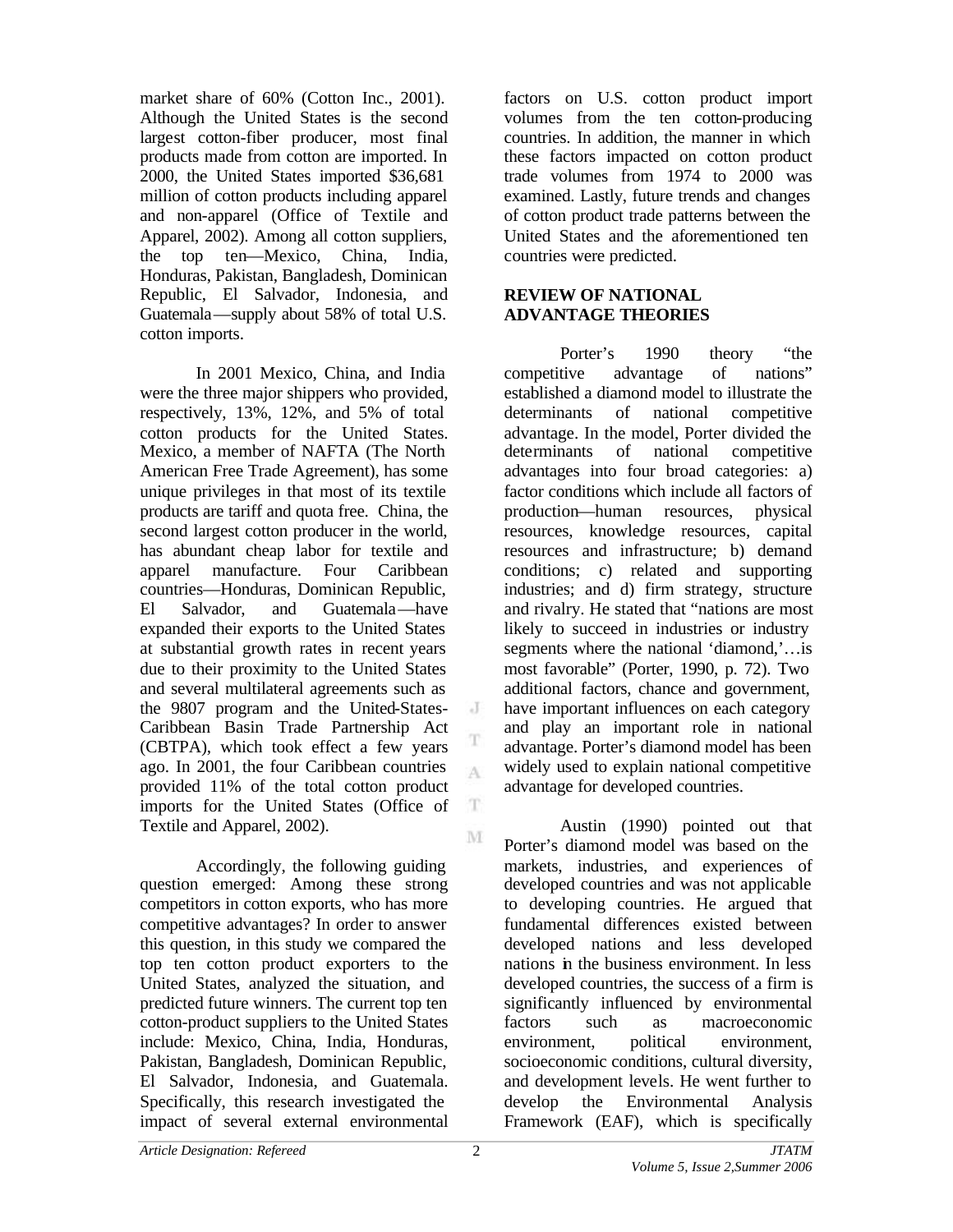designed to help companies aiming to invest and expand their businesses in less developed countries to analyze the local business environment. Although the EAF model is designed for international expansion from the point of view of investors, the researchers found that the EAF model can be adapted for the use of understanding a developing country's national advantage through identifying which external forces impact a specific industry.

## **THE ENVIRONMENTAL ANALYSIS FRAMEWORK (EAF)**

The researchers adapted the EAF model to study the impact of environmental factors on cotton exports from developing countries to the United States (Figure 1). According to the model, four broad categories of environmental factors economic, political, cultural, and demographic—are fundamental external forces to the success of a nation's cotton exports to the United States on two levels, the international and national levels.





#### **Economic Factors**

Economic factors, the first category of environmental factors, include influences that form a nation's economic characteristics. Among many subcategories of this factor, five factors, natural resources, labor, capital, infrastructure, and geopolitical links, are most likely to have

important impacts on a nation's cotton export performance.

#### *Labor*

Labor cost has been regarded as the main cause of trade flow as well as the determinant of the value of merchandise, as suggested in Ricardo's labor theory of value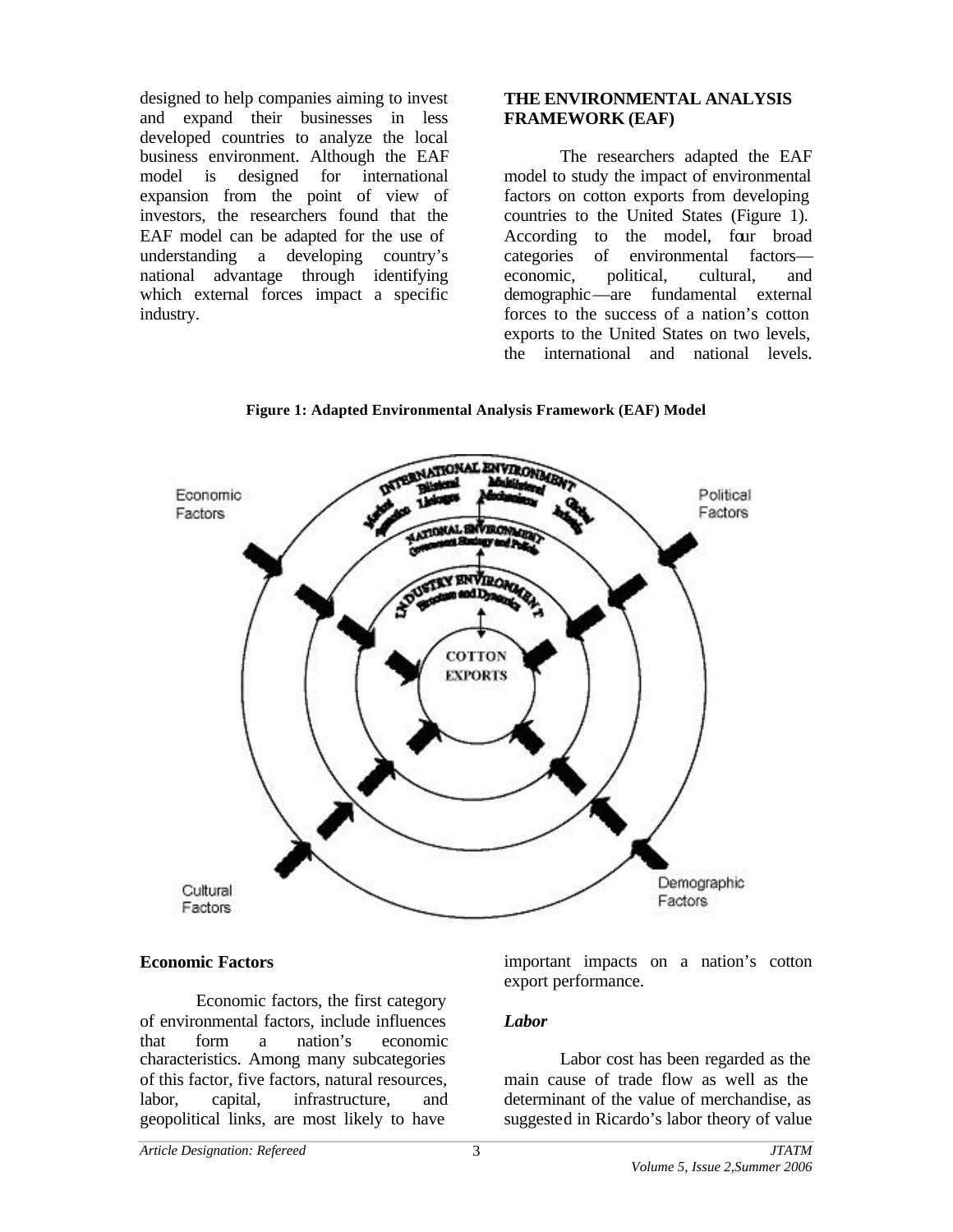(1817). The availability of abundant unskilled labor and the consequent low cost labor in developing countries created one of the greatest comparative advantages (Austin, 1990). Because the textile industry, particularly the apparel industry, is most likely to be a labor-intensive industry, labor costs play a significant role in determining the final cost of goods. Today retailers in developed countries have increasingly tried to source textile products from developing countries with lower labor cost (Dickerson, 1995). It seems clear that wage differences contribute to the national advantages in cotton exports.

## *Capital: GNP and exchange rates*

Austin (1990) stated that the shortage of capital in developing countries limits the availability of bank credit and investment in capital-intensive production. In addition, the availability of capital directly influences productivity. Cotton fiber, fabric, and apparel productivity are heavily influenced by the advancement of technology. A nation's capital level is measured in many ways: gross domestic product (GDP); gross national product (GNP); income distribution; and income and savings (Austin, 1990). Among these factors, the GNP—the dollar value of a  $\cdot$  J country's final output of goods and services in a year, which reflects a country's economic size and strengths (The World Bank Group, 2002)—is one of the best indicators reflecting capital availability at  $\mathbf T$ the national level. Leamer (1984) observed that capital measure was highly correlated with GNP.

Foreign exchange, another form of capital in developing countries, plays an important role in national advantage (Austin, 1990). In developing countries, the exchange rate is not set by the forces of supply and demand but controlled by the government, which can increase its exchange rate to create a competitive advantage for its exports. Researchers (e.g., Ghadar, Davidson, & Feigenoff, 1987; Toyne, Arpan, Barnett, Ricks & Shimp, 1984) have claimed that trade flows were

significantly affected by changes in exchange rates. However, Ogun (1996) found that exchange rate misalignment had a negative impact on exports and imports. For products with low profit margins, such as cotton textile and apparel products, even small changes in the value of the dollar have a substantial impact on trade flow (Ghadar et al., 1987).

## *Infrastructure: merchant marine and roads*

Infrastructure includes national physical facilities such as transportation, postal, telecommunications, electrical, and other utilities. A poor infrastructure contributes to national competitive disadvantage for international trade in developing countries (Austin, 1990). Deficient infrastructure, found in numerous developing countries, negatively influences a country's volume of exports. A favorable physical infrastructure will bring benefits to an expanding global market (Cornia, 2001). A good infrastructure, especially in a logistics-related field such as roads and railroads, is an important comparative advantage. Having excellent logistics not only allows for efficient allocation of resources but also accelerates merchandise delivery and reduces transportation costs (Seyoum, 2000). Among all possible indicators of a nation's infrastructure level, highways, railroads, and merchant marine are main contributors to the degree of infrastructure development.

## *Political factors, International links—tariff rate and quota*

Among four political factors instability, ideology, institutions, and international links—international links seem most likely to have an important influence on a nation's cotton export performance. International links include both political links (e.g., colonial ties between Britain and India) and economic links (e.g., multilateral and bilateral capital flows and trade agreements with foreign entities) (Austin, 1990). A wide variety of economic links, including multilateral and bilateral trade agreements and trade bills, have a

T A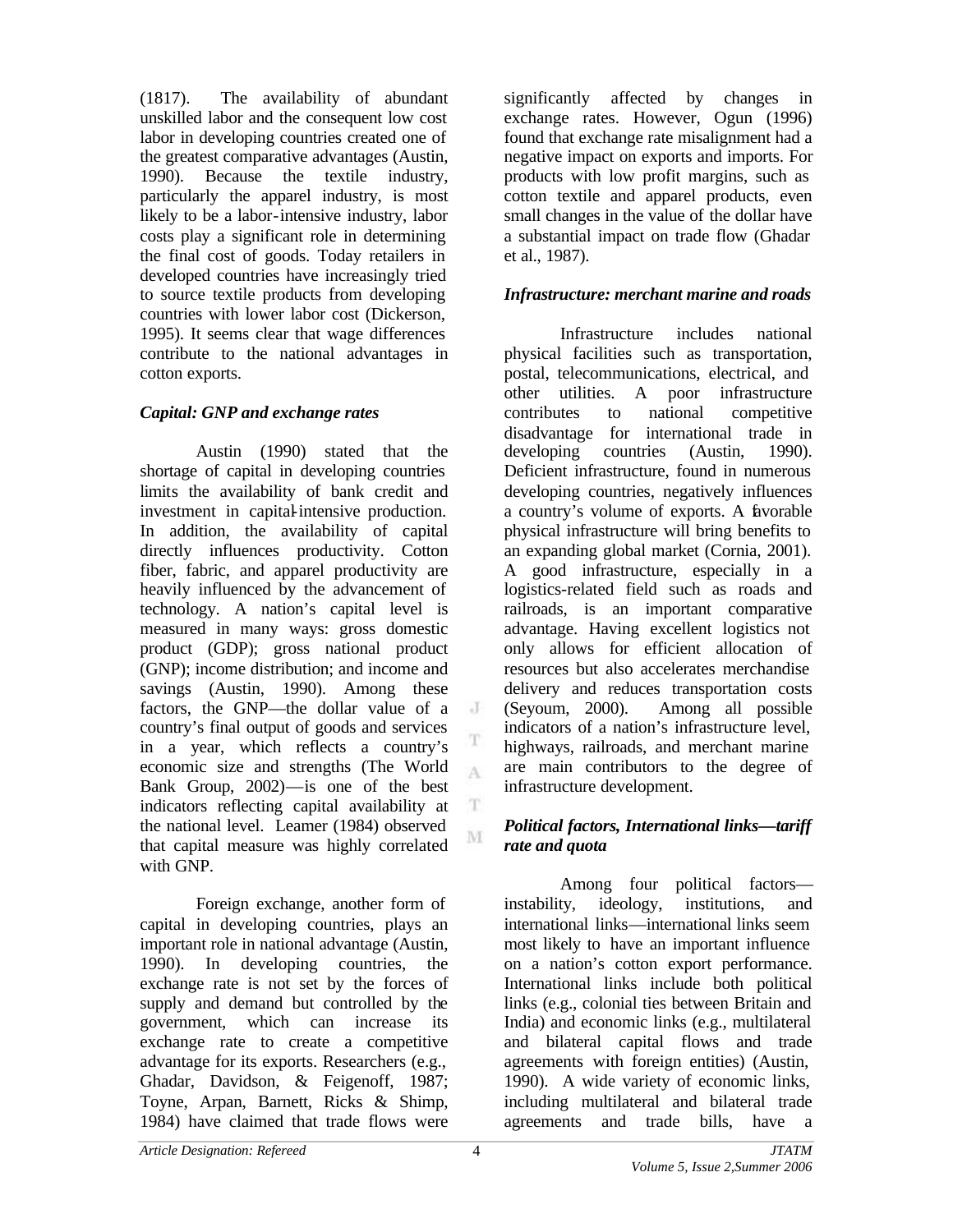significant effect on the export performance of developing countries. The multilateral agreements, that have important impact on cotton trade, include the General Agreements on Tariffs and Trade (GATT), the Multi-fiber Arrangement (MFA), the North American Free Trade Agreement (NAFTA), and the Agreement on Textile and Clothing (ATC). Other national strategies include trade bills such as the United-States-Caribbean Basin Trade Partnership Act (CBTPA) and the African Growth and Opportunity Act (AGOA). Numerous researchers have studied the impacts of different multilateral and bilateral agreements and trade acts on international trade (Konno, 2003; Heron, 2002; Sanchez, 2002; Eder, 2001; & Wall, 2003; etc).

#### **METHODOLOGY**

This study applied a simple linear model to secondary data selected systematically every two years from 1974 to 2001, in order to examine relationships between U.S. cotton import dollar volumes from the ten selected countries (in terms of MFA notional category 30: see Appendix A) and attributes of the suppliers. Seven attributes proposed to most likely affect U.S. cotton import volume from each country were: GNP, exchange rate, labor cost, merchant marine, roads, tariff rates, and quota. The following equation is the simple linear model used in this study.

 $Y = B_0 + B_1 X_1 + B_2 X_2 + B_3 X_3 + B_4 X_4 + B_5 X_5 + B_6 X_6 + B_7 X_7 + e$ Where:

Y: the F.O.B. dollar value of U.S. cotton product imports from a country,

 $X_1$ : the GNP in a country,

 $X_2$ : the exchange rate of local currency with one U.S. dollar,

 $X_3$ : the labor cost in a country (hourly wages in the manufacturing sector),

 $X_4$ : the merchant marine—capacity of carrying goods by ships—in a country,

 $X<sub>5</sub>$ : the total roads including railroads and highways in a country,

 $X_6$ : actual U.S. tariff rate to the textile imports from a country,

 $X_7$ : quota limit on cotton imports from a country (dummy variable),

ß : estimated parameters,

e : random error.

The expected signs for each variable are shown in the following equation.

Expected sign:  $[+]$   $[+]$   $[.]$   $[.]$   $[+]$   $[+]$   $[.]$   $[.]$   $[.]$ Equation:  $Y = B_0 + B_1 X_1 + B_2 X_2 + B_3 X_3 + B_4 X_4 + B_5 X_5 + B_6 X_6 + B_7 X_7 + e$ 

 $\cdot$ T

The linear model was used in this study because previous research found that a simple linear model effectively explained the relationships between trade data and factor endowments of comparative advantage (Leamer, 1984).

## **DATA COLLECTION**

This study used secondary data collected from various government and nongovernment sources. The ten countries selected for this study were all developing countries and top ten cotton-product

suppliers to the United States in 2000. The dataset for the research contains 140 observations and covers ten countries over a 26-year time period from 1974 to 2000. The data of U.S. cotton import dollar values from ten countries from 1980 to 2000 were obtained from the Office of Textile and Apparel. The remaining data (from 1974 to 1978) were extracted from the database of U.S. imports 1972-2001 by SITC code compiled by Robert C. Feenstra from the National Bureau of Economic Research. GNP data for ten countries were obtained from the 2002 World Development

*Article Designation: Refereed JTATM*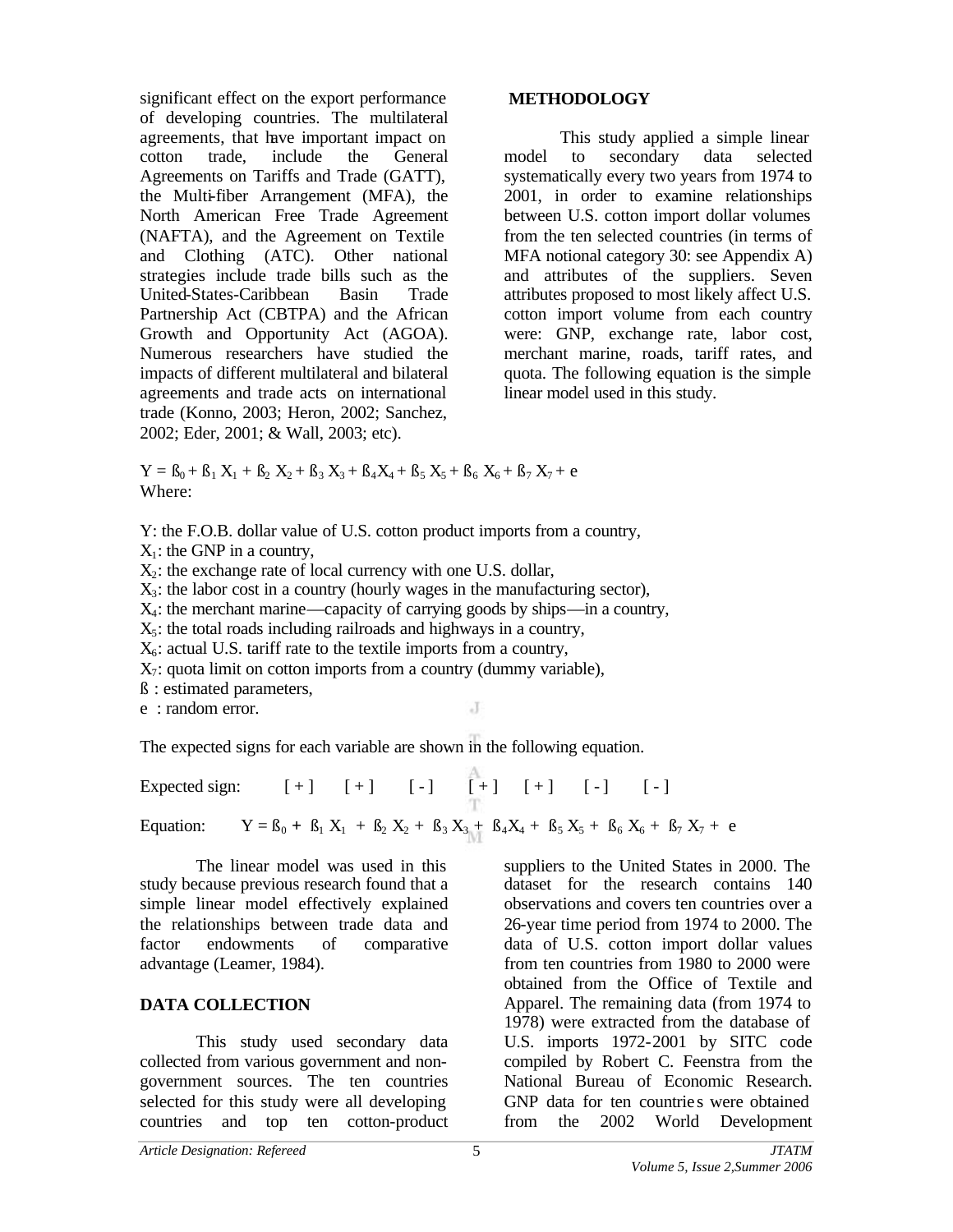Indicator, a CD-Rom issued by the World Bank. The exchange rates and labor cost data were extracted from Statistical Yearbooks compiled by the United Nations. However, various country statistical yearbooks were consulted to estimate the missing data of labor costs. Labor costs were all converted to U.S. dollars.

The merchant marine data were obtained from the Register of Ships published by Lloyd's Register of Shipping. The World Factbook issued by the Central Intelligence Agency was used to extract the roads data. The tariff rates were calculated by total actual duty paid for textile imports divided by total actual textile import customs value. The data for tariff rates were collected from the database of U.S. imports 1972-2001 by SITC code, compiled by Robert C. Feenstra from the National Bureau of Economic Research. Quota information came from various years of U.S.

Imports of Textile and Apparel Under the Multi-fiber Arrangement, the annual publication issued by USITC.

#### **ESTIMATION RESULTS FOR THE MODEL**

In order to detect any multicollinearity problem, we first conducted a Pearson correlation analysis. The results showed that GNP  $(X_1)$  had a high correlation of 0.69 and 0.66 respectively with merchant marine  $(X_4)$  and roads  $(X_5)$ , respectively (Table 1). All other asymptotic correlations were less than 0.60. The results of Pearson correlation analysis indicate that overparameterization may be caused by high parameter correlations among  $X_1$ ,  $X_4$  and  $X_5$  if they are put in the same model. Therefore, two separate models were run. The results are presented in Table 2.

|                | X <sub>1</sub><br>(GNP)                                                                                                                                                                    | X <sub>2</sub><br>(ER) | $X_3$<br>(LC) | X4<br>(MM) | $X_5$<br>(roads) | $X_6$<br>(tariff)                                                                                     | $X_7$<br>(quota) | $Y_1$<br>(cotton import \$) |
|----------------|--------------------------------------------------------------------------------------------------------------------------------------------------------------------------------------------|------------------------|---------------|------------|------------------|-------------------------------------------------------------------------------------------------------|------------------|-----------------------------|
| $X_1$          |                                                                                                                                                                                            |                        |               |            | J                |                                                                                                       |                  |                             |
| X <sub>2</sub> | $0.26**$                                                                                                                                                                                   |                        |               |            | T<br>A           |                                                                                                       |                  |                             |
| $X_3$          | $0.23**$                                                                                                                                                                                   | $0.37**$               |               |            | $\mathbf T$      |                                                                                                       |                  |                             |
| $X_4$          | $0.69***$                                                                                                                                                                                  | $0.18*$                | $-0.14$       |            | M                |                                                                                                       |                  |                             |
| X <sub>5</sub> | $0.66***$                                                                                                                                                                                  | $-0.03$                | $-0.13$       | $0.60***$  |                  |                                                                                                       |                  |                             |
| X <sub>6</sub> | $-0.21*$                                                                                                                                                                                   | $-0.21*$               | $-0.18*$      | $-0.05$    | $-0.08$          |                                                                                                       |                  |                             |
| X <sub>7</sub> | $0.33***$                                                                                                                                                                                  | $0.16**$               | $0.28***$     | $0.27**$   | $0.31***$        | $-0.11$                                                                                               |                  |                             |
| $Y_1$          | $0.61**$                                                                                                                                                                                   | $0.56***$              | $0.35***$     | $0.32***$  | $0.30***$        | $0.47***$                                                                                             | $0.35***$        |                             |
|                | * Correlation is significant at the 0.05 level (2-tailed).<br>** Correlation is significant at the 0.01 level (2-tailed).<br>*** Correlation is significant at the 0.001 level (2-tailed). |                        |               |            |                  | $GNP = Gross National Product$<br>$ER = Exchange$ Rate<br>$LC = Labor Cost$<br>$MM = Merchant$ Marine |                  |                             |

### **Table 1 Correlation Analysis**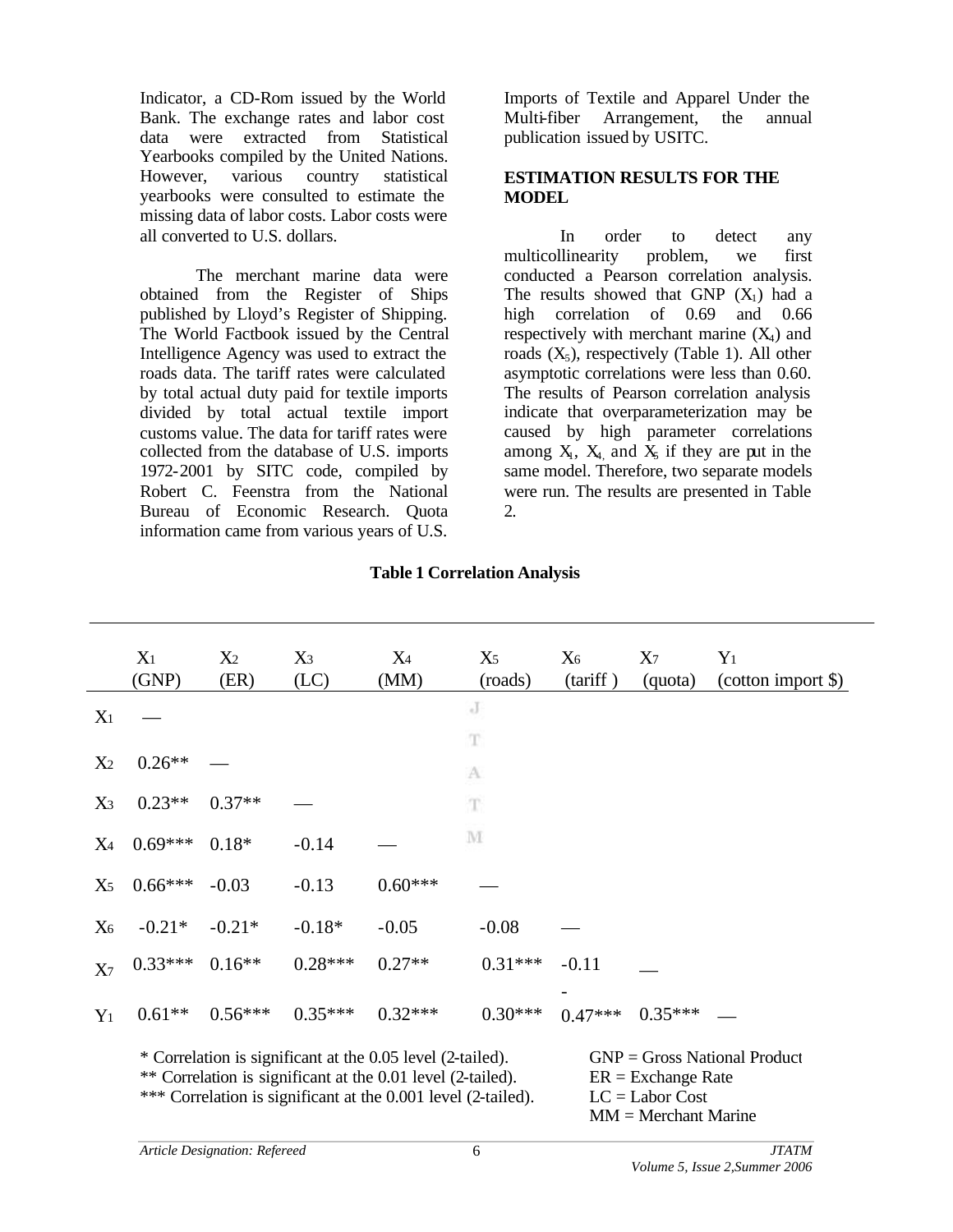|                         | <b>Model 1</b><br><b>Standardized coefficients</b> | <b>Model 2</b><br><b>Standardized coefficients</b> | <b>Model 3</b><br><b>Standardized coefficients</b> |  |
|-------------------------|----------------------------------------------------|----------------------------------------------------|----------------------------------------------------|--|
|                         |                                                    | volumes.                                           |                                                    |  |
| Parameter estimates     | $(Y1-A)$                                           | $(Y1-A)$                                           | $(Y2-B)$                                           |  |
| GNP(X1)                 |                                                    | $0.41***(0.000)$                                   | $0.46***(0.000)$                                   |  |
| Exchange rate (X2)      | $0.40***(0.000)$                                   | $0.36***(0.000)$                                   | $0.15*(0.022)$                                     |  |
| Labor cost (X3)         | $0.16*(0.020)$                                     | 0.05(0.431)                                        | $-0.11(0.106)$                                     |  |
| Merchant marine<br>(X4) | 0.10(0.198)                                        |                                                    |                                                    |  |
| Roads (X5)              | $0.21**$ (0.005)                                   |                                                    |                                                    |  |
| Tariff (X6)             | $-0.32***(0.000)$                                  | $-0.29***(0.000)$                                  | $-0.27***(0.000)$                                  |  |
| Quota (X7)              | 0.11(0.084)                                        | 0.11(0.058)                                        | $0.26***(0.000)$                                   |  |
| R-square                | 0.57                                               | 0.64                                               | 0.53                                               |  |

J T

A 'n

M

**Table 2 Linear Regression Analysis**

 $(Y1-A) = Y1$ -cotton import dollar value

 $(Y2-B) = Y2$ -cotton import quantity, sq meters

In Model 1 ( $Y_1 = B_0 + B_2 X_2 + B_3 X_3 +$  $B_4X_4 + B_5X_5 + B_6X_6 + B_7X_7 + e$ , GNP was not included in order to avoid any multicollinearity problem. The multiple coefficient of determination (adjusted Rsquare=0.55) showed that 55% of the variance was explained by this model. Three variables, exchange rates, labor costs, and roads were found to be significantly related to the U.S. cotton import volume with parameters estimates of 0.40, 0.16, and 0.21, respectively. This means that high exchange rates, high labor costs, and a higher number of roads have significant positive relationships with cotton import volumes. On the other hand, tariff rate had a significantly negative relationship with cotton import volume  $(r = -0.32)$ , suggesting that low tariffs increase the cotton import volume when holding other variables constant. Merchant marine and quota were not significantly related to cotton import

Model 2 ( $Y_1 = B_0 + B_1 X_1 + B_2 X_2 +$  $B_3$   $X_3 + B_6$   $X_6 + B_7$   $X_7$  + e) included GNP but not merchant marine and roads. Model 2 had a higher R-square value than Model 1 at 0.63, although Model 2 had only five variables. This finding suggests that GNP was a better indicator than merchant marine and roads in explaining cotton import volumes. The results for exchange rates, tariffs, quotas, and U.S. cotton product import dollar value were the same as Model 1. Surprisingly, labor cost was found to have no significant relationship with cotton export volumes.

## **One -Way ANOVA Test**

Table 3 presents the results of oneway ANOVA analysis on the three most important variables, GNP, tariff rates, and exchange rates for three time periods: 1970s (1974—1980), 1980s (1981—1990), and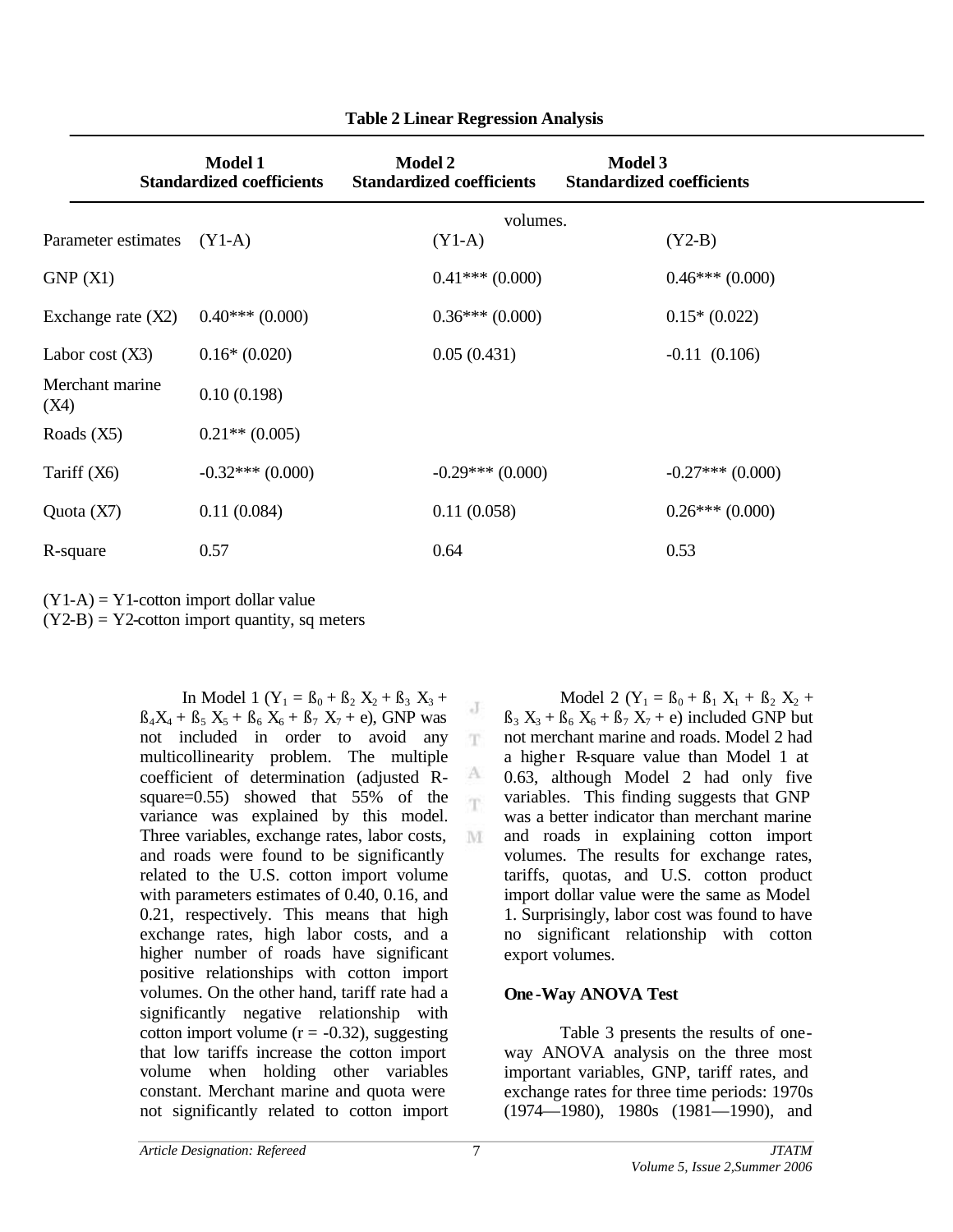1990s (1991—2000). Scheffe's Multiple Range Tests were applied to compare the ten countries in terms of the means of the three variables. We observed the relatively small changes in GNP among the ten economies from the 1970s to the 1990s for all countries, although significant changes occurred for individual economies. The GNPs of China, India, and Mexico are significantly different from others. The values of GNPs in these three countries were much higher than others, while Bangladesh, Pakistan, and four Caribbean countries had relatively low GNPs compared with the others.

#### **Table 3 One -way ANOVA Analysis**

| <b>GNP</b> (billion \$) | <b>Tariff rates (percentage)</b> |                  |                    |                     | <b>Exchange Rates</b> |                       |         |                        |          |
|-------------------------|----------------------------------|------------------|--------------------|---------------------|-----------------------|-----------------------|---------|------------------------|----------|
|                         | Means 1970s                      | 1980s            | 1990s              | 1970s               | 1980s                 | 1990s                 | 1970s   | 1980s                  | 1990s    |
| Bangladesh              | 13.3c                            | 22.7c,d          | 39.1c              | 0 <sub>a</sub>      | 11.8a                 | 15.4c,d               | 13.55a  | 28.84a                 | 44.00a   |
| China<br>Dominican      | 161a                             | 284a             | 752a               | 27.5d               | 16.4 <sub>a,b</sub>   | 11 <sub>b,c</sub>     | 1.69a   | 3.23a                  | 7.80a    |
| Republic                | 4.5c                             | 7.1 <sub>d</sub> | 12.9c              | 25.5d               | 21.8 <sub>b</sub>     | 8.4 <sub>b</sub>      | 1.00a   | 3.91a                  | 14.28a   |
| E1<br>Salvador          | 2.6c                             | 3.9 <sub>d</sub> | 9.8 <sub>c</sub>   | 28d                 | 17.2 <sub>a,b</sub>   | 10.4 <sub>b,c</sub>   | 2.50a   | 4.34a                  | 8.69a    |
| Guatemala               | 5.3 <sub>c</sub>                 | 8.0d             | 15.3c              | 13.5 <sub>b,c</sub> | 16a,b                 | 13.4 <sub>b,c,d</sub> | 1.00a   | 2.20a                  | 6.23a    |
| Honduras                | 1.6 <sub>c</sub>                 | 3.2 <sub>d</sub> | 4.2c               | 21c,d               | 20.8 <sub>a,b</sub>   | 9 <sub>b</sub>        | 2.00a   | 2.42a                  | 10.77a   |
| India                   | 129 <sub>a,b</sub>               | 250a,b           | 363 <sub>b</sub>   | 11.5 <sub>b</sub>   | 13.8a,b               | 12.6 <sub>b,c</sub>   | 8.27a   | 12.97a                 | 35.78a   |
| Indonesia               | 48 <sub>b,c</sub>                | 8.9c             | 152 <sub>b,c</sub> | 19.8c,d             | 21.4 <sub>b</sub>     | 17.8 <sub>d</sub>     | 520.44b | 1299.69b               | 4993.71b |
| Mexico                  | 119a,b                           | 180 <sub>b</sub> | 409 <sub>b</sub>   | 23.3c,d             | 18.4 <sub>a,b</sub>   | 3.2a                  | 19.61a  | 1184.34 <sub>a,b</sub> | 6536.00b |
| Pakistan                | 15.7 <sub>c</sub>                | 33.8c,d          | 55.8c              | 12.25 <sub>b</sub>  | 12.8 <sub>a,b</sub>   | 13 <sub>b,c,d</sub>   | 9.91a   | 16.45a                 | 37.41a   |

Note: The table presents the mean values for three variables by country. Scheffe's grouping is indicated in superscript above the mean values, significance level: 0.05.

Tariff rate, one of the variables which had the most significant negative impact on cotton export volumes, changed dramatically both among countries and within each individual country from the 1970s to the 1990s. From 1974 to 1980, the tariff rates of textile products from Bangladesh, Pakistan, India, and Guatemala were significantly lower than the others. On the other hand, textile products of China, the Dominican Republic, El Salvador, Honduras, Indonesia, and Mexico had significantly higher tariff rates than the others. From 1980 to 1990, the average

tariff rates in each country were quite close to each other. Only the tariff rate of Bangladesh products was significantly different from the others with the lowest rate of 11.8%; however, Dominican Republic and Indonesia had significantly higher tariff rates with 21.8% and 21.4%, respectively, while the average tariff rates on textile products from other countries were not statistically different from each other. From 1990 to 2000, the average tariff rates were much lower than those in previous years. The relatively low tariff rates on textile products from Mexico, Dominican Republic,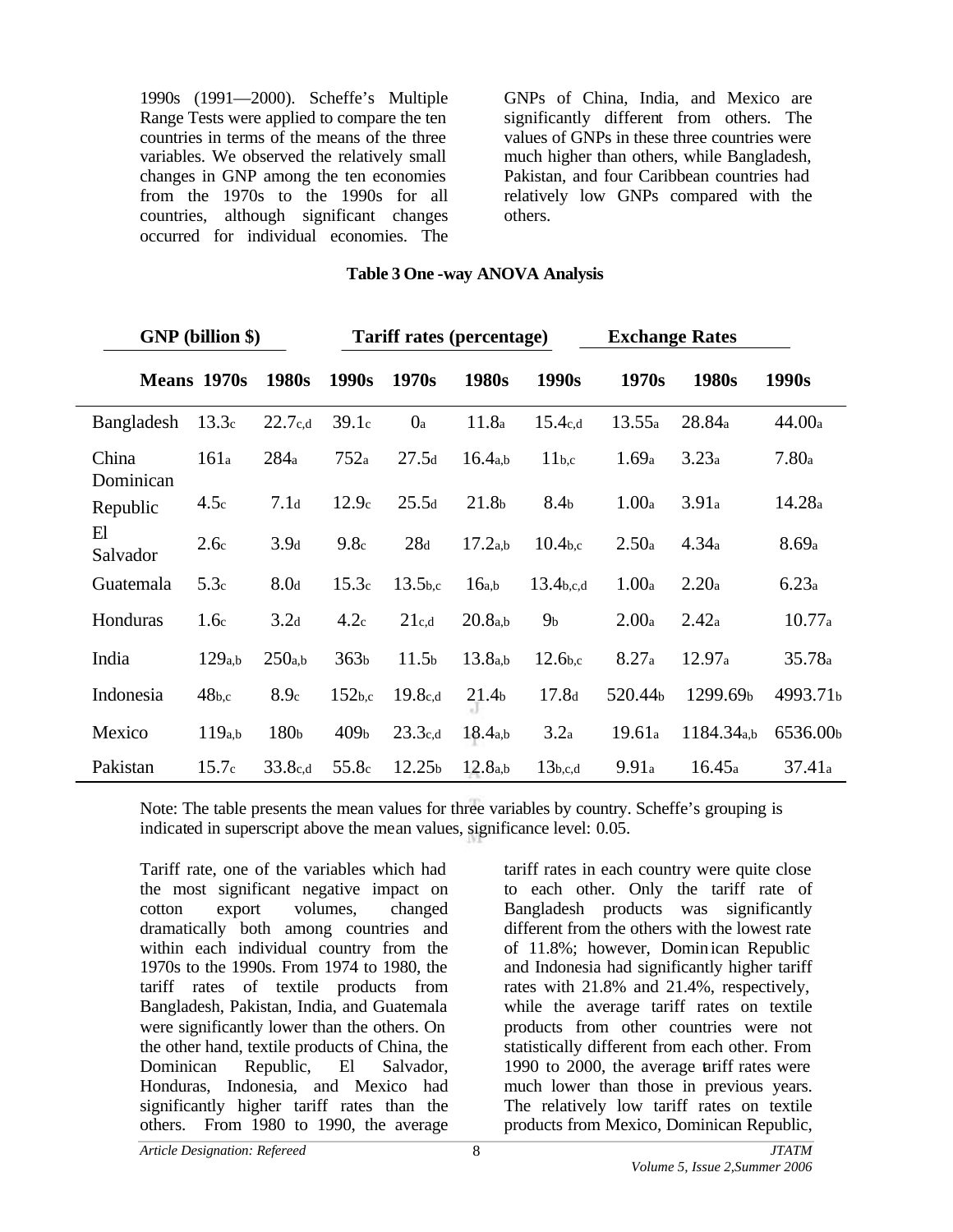and Honduras were significantly different from others. Indonesia had the highest tariff rate of 17.8% in the 1990s.

As shown in Table 3, all ten countries raised their exchange rates in different degrees since 1974. The increases were moderate for China, El Salvador, Guatemala, Honduras, India, Pakistan, and Bangladesh, whose exchange rates in the 1990s were about 4 to 5 times of those in 1970s. On the contrary, Mexico's and Indonesia's increases in the exchange rate were prominent; the exchange rate of the Mexican peso to the U.S. dollar changed most significantly from 19.61 in the 1970s to 6536.00 in the 1990s, followed by Indonesia from 520.44 to 4993.71, then by the Dominican Republic from 1.00 to 14.28. The exchange rates of Indonesia and Mexico were significantly different from the others.

## **CONCLUSIONS AND DISCUSSIONS**

The results of this research indicate that four environmental factors—GNP, tariff rates, exchange rates, and roads significantly influence the cotton export volumes in the top ten cotton suppliers to the United States. Two factors, GNP and tariff rates, had the most significant impact on the U.S. cotton import volumes, followed by exchange rates. We also found that the U.S. cotton import dollar value was positively related to the road factor but not significantly by the merchant marine factor.

GNP was one of the two factors that most significantly affected cotton imports. The parameter estimate was positive, suggesting that a country will export more cotton products to the United States if the country has a higher GNP than others. This finding indicates that the larger a country is, the more cotton products it will produce and export. China, India, and Mexico had comparative advantages over others in GNP during the twenty-six year period, which is consistent with the finding that these three countries have consistently been the top three cotton suppliers to the United States.

Tariff rate was the other major factor that influenced U.S. cotton imports.

The negative sign of the parameter estimate indicates that low tariff rates will stimulate cotton imports. From 1974 to 2000, the United States adjusted the tariff rates on cotton imports from each country to different extents.

The results also suggested that the exchange rate has a positive impact on U.S. cotton imports. Mexico and Indonesia raised their exchange rates most significantly from 1980 to 2000, meaning that both countries decreased the unit price of their cotton products dramatically at that time. In doing so, they gained a strong comparative advantage over others on cotton exports.

The Road factor, an important indicator of a country's infrastructure, was found to have a positive relationship with U.S. cotton imports. This finding suggests that a good infrastructure will improve a country's export performance.

Quotas, as a dummy variable, were found to be insignificantly related to U.S. cotton import dollar value. Because the United States did not impose a quota on every item of cotton, a country could always export more products that are not subject to quantitative limits. Therefore, the U.S. cotton import quantity can always increase regardless of whether or not a quota is imposed.

# **IMPLICATIONS AND SUGGESTIONS**

This research examined four important environmental factors of ten developing countries (GNP, exchange rates, tariff rates, and roads) for their impacts on U.S. cotton import volumes. The results of this study have important implications for U.S. importers and retailers, the ten cotton suppliers, and policy makers.

The findings indicate that in these ten developing countries, a high GNP increases cotton exports. In other words, the cotton export volume is limited by the size of a country's economy. No matter how many competitive advantages a country has,

J

 $\Lambda$ 

T.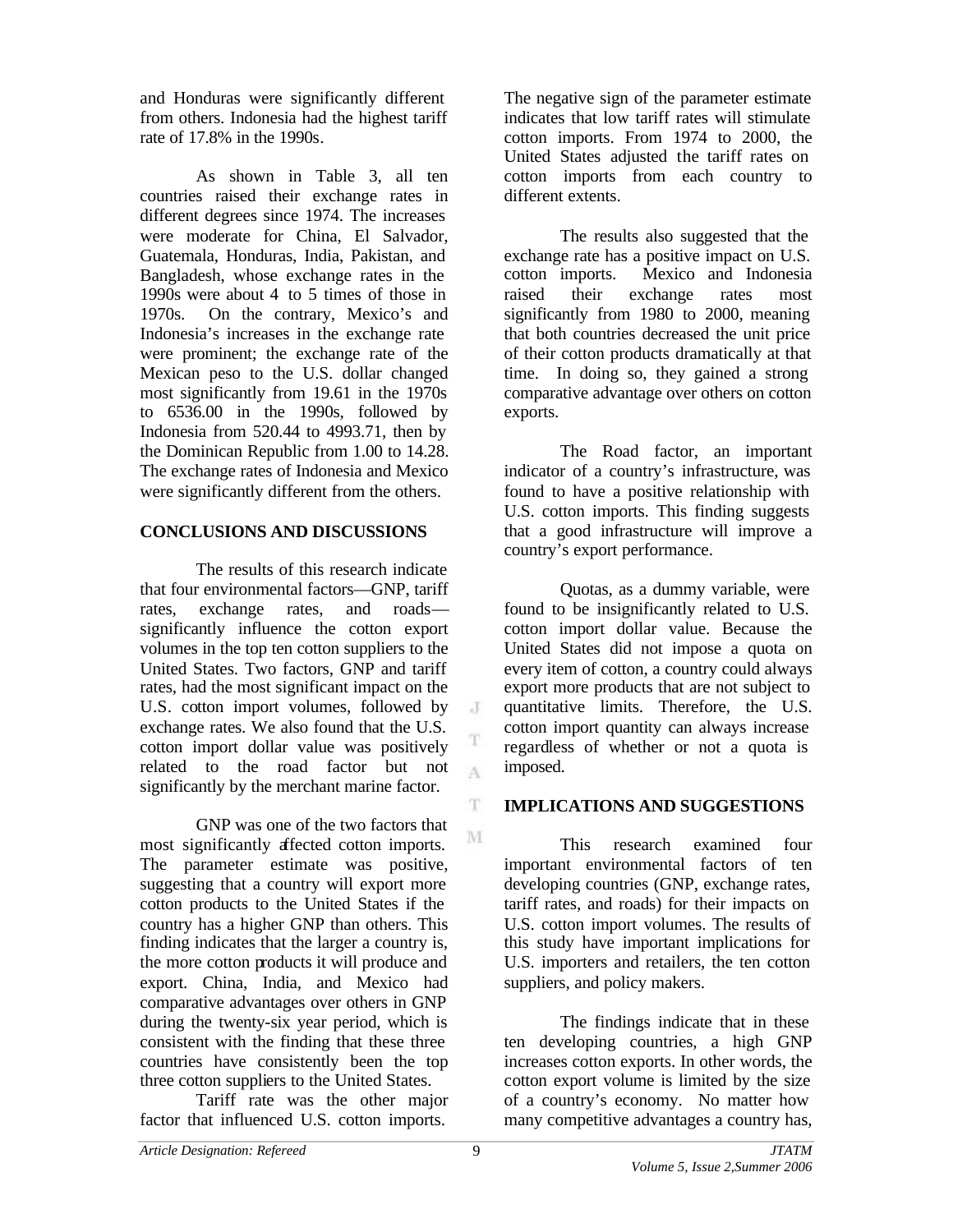it has a limited production capacity. This finding implies that U.S importers and retailers should be aware that when ordering from a country with low GNP there is always a potential problem with the country's production capacity becoming prematurely saturated. In addition, more orders will cause problems, such as delivery or quality problems, once the production capacity is reached. A large retailer or importer should consider the size of a supplier's economy when he/she decides to place buying orders. The most secure way is to distribute orders among different countries; thus, the buyer can be flexible if trade policies change or capacity is saturated.

### **REFERENCES**

Austin, J. E. (1990). *Managing in Developing Countries: Strategic Analysis and Operating Techniques,* New York: The Free Press, a Division of Macmillan, Inc.

Cornia, G. A. (2001). Globalization and health: results and option, *Bulletin of the World Health Organization, 79*(9).

Cotton Incorporated (2001). Fiber content is important to consumers, [Electronic version]. *Textile Consumer, 23*, 3-4.

Dickerson, K. (1995). *Textiles and apparel in the global economy,* 2nd ed. New Jersey: Prentice-mall, Inc.

Eder, M. (2001). Deeper concessions and rising barriers to entry: new regionalism for Turkey and Mexico, *Studies in Comparative International Development, 36* (3), 29.

Ghadar, F. Davidson, W. & Feigenoff, C. (1987). *U.S. industrial competitiveness: The case of the textile and apparel industries,* Lexington, MA. Lexington Books.

Heron, T. (2002). The US—Caribbean apparel connection and the politics of

The significant negative relationship between tariff rates and U.S. cotton import volumes implies that the adjustment of tariff rates is a very effective method to control international trade volumes. The U.S. government could reverse the trade flow by changing tariff rates. This finding also has important implications for the ten countries supplying cotton products. The positive relationship between exchange rates and U.S. cotton import volumes suggests that increasing a currency's exchange rate will improve the country's export performance. The findings of this study, with respect to the Road factor, suggest that an effective road network is necessary to improve international trade performances. Therefore, a country should develop its infrastructure in order to increase its cotton export volume.

'NAFTA parity', *Third World Quarterly, 23* (4), 753.

Konno, T. & Fukushige, M. (2003). Did NAFTA cause the structural changes in bilateral import functions between the US and Mexico? *Journal of Policy Modeling*, *25* (1), 53.

Leamer, E. E. (1984). *Sources of International Comparative Advantage: Theory and Evidence.* London : The MIT Press.

Office of Textile and Apparel (2002, October 30). *Major Shippers Report, Category 30: Cotton Products,* available from http://www.otexa.ita.doc.gov

Ogun, O. (1996). *PPP exchange rate, misalignment and export growth,* Nigeria, unpublished result.

Pelzman, J. (1995). The Uruguay round and textile and apparel trade: an exercise in wishful thinking, *International Business in the 21st Century, 1*, 181-196.

Porter, M. E. (1990). *The competitive advantage of nations.* London : Macmillan.

J T

A

T M